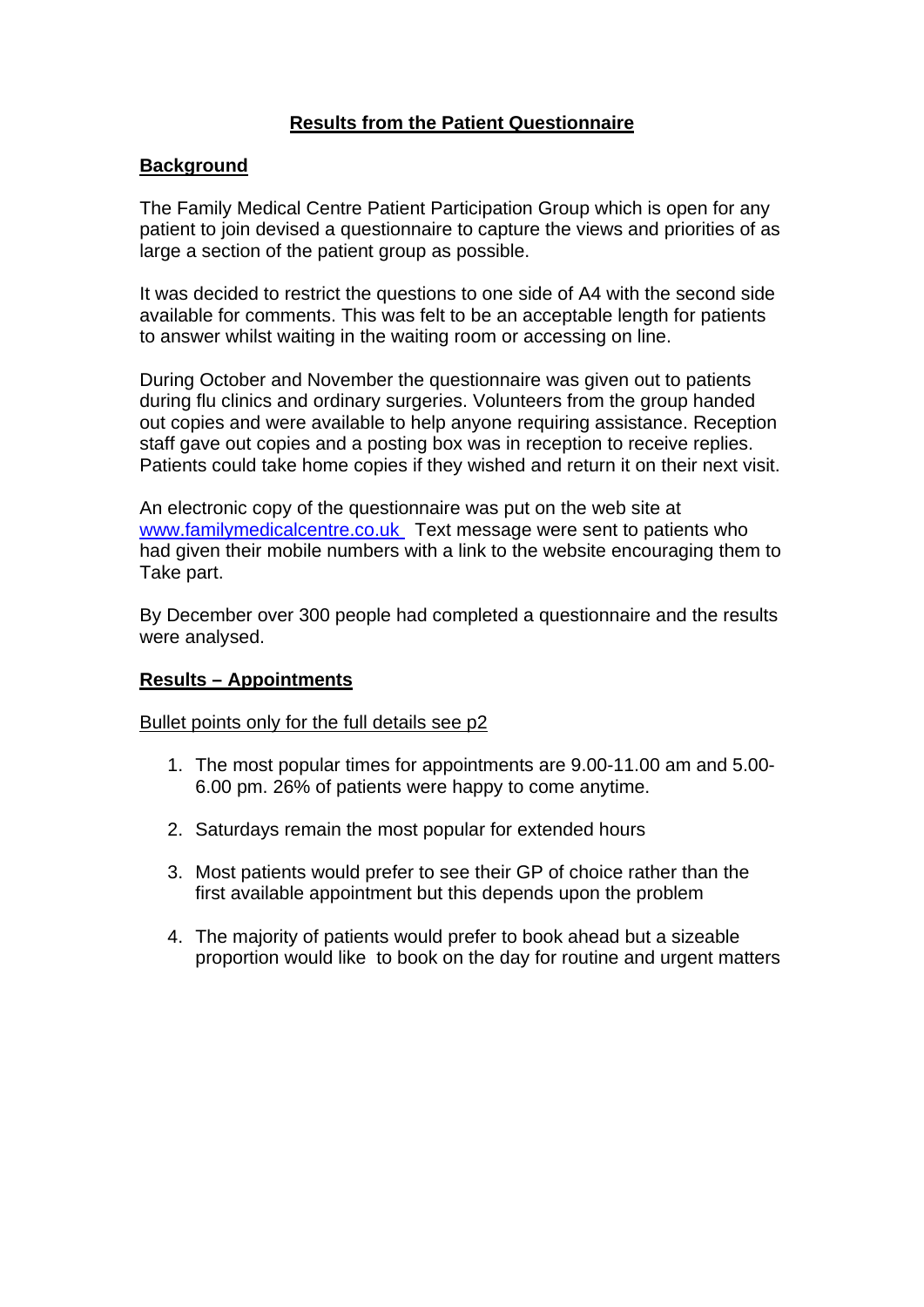## **Appointments**

**1. What is the best time of day for you to come for an appointment? (Please tick those that apply)** 

| $8-9am$                     | $9-10$ am | $10-11am$ | 11-midday | 12.00-1.00pm |
|-----------------------------|-----------|-----------|-----------|--------------|
| $1 - 2pm$<br><b>Anytime</b> | $2-3pm$   | $3-4pm$   | $4-5pm$   | $5-6$ pm     |



| 8to9             | 16% |                                          |
|------------------|-----|------------------------------------------|
| 9to10            | 23% | <b>Action Point</b>                      |
| 10to11           | 21% |                                          |
| 11to12           | 10% | Need to match patient priorities for     |
| 12to1            | 10% | appointments at certain times with       |
| 1 <sub>to2</sub> | 7%  | appointments on offer.                   |
| $2$ to $3$       | 7%  |                                          |
| 3to4             | 12% | There is a need to look at the number of |
| 4to <sub>5</sub> | 13% | appointments available 5-6pm each        |
| 5to <sub>6</sub> | 22% | day/week                                 |
| Anytime          | 26% |                                          |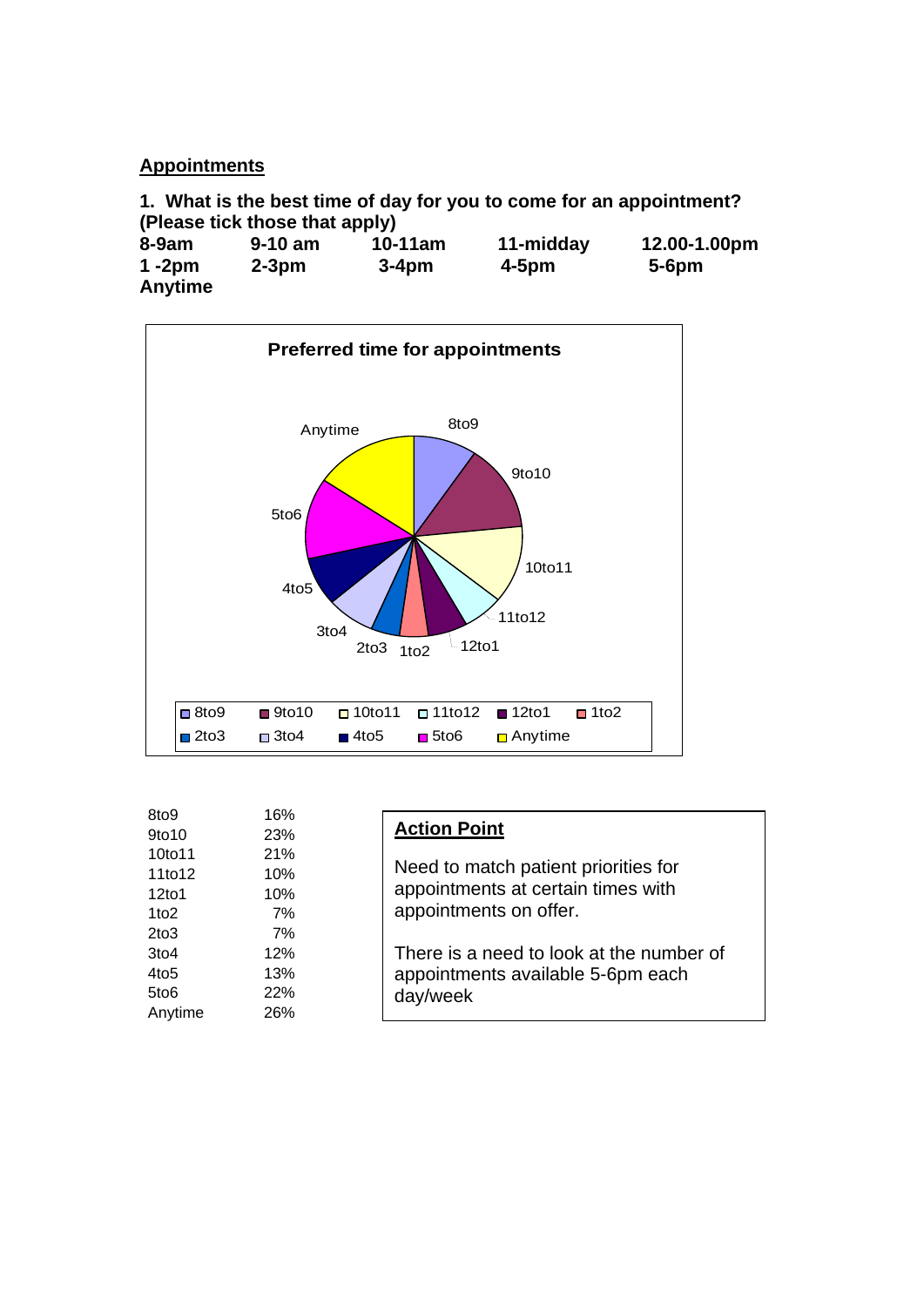## **2. Booked appointments are available on a Saturday morning. When would you prefer your practice to open for extended hours (Please all that apply)**

**after 6.30pm** 

**Saturday am weekdays before 8.00 am weekdays** 



# **Action Point** Saturdays remain the most popular for extended hours surgeries but compared with previous surveys evening surgeries are becoming more popular. Need to consider this when planning surgeries

**3. When you make a routine appointment would you rather - (please tick one)** 

**Be seen quickly - the first available appointment with any doctor Or Wait to see the doctor of your choice** 



# **Action Point**

The majority of patients would prefer to see their choice of GP over the first available appointment. 15% of these said that it depended what they wanted to be seen about. Need to ensure that there are same day appointments with all GPs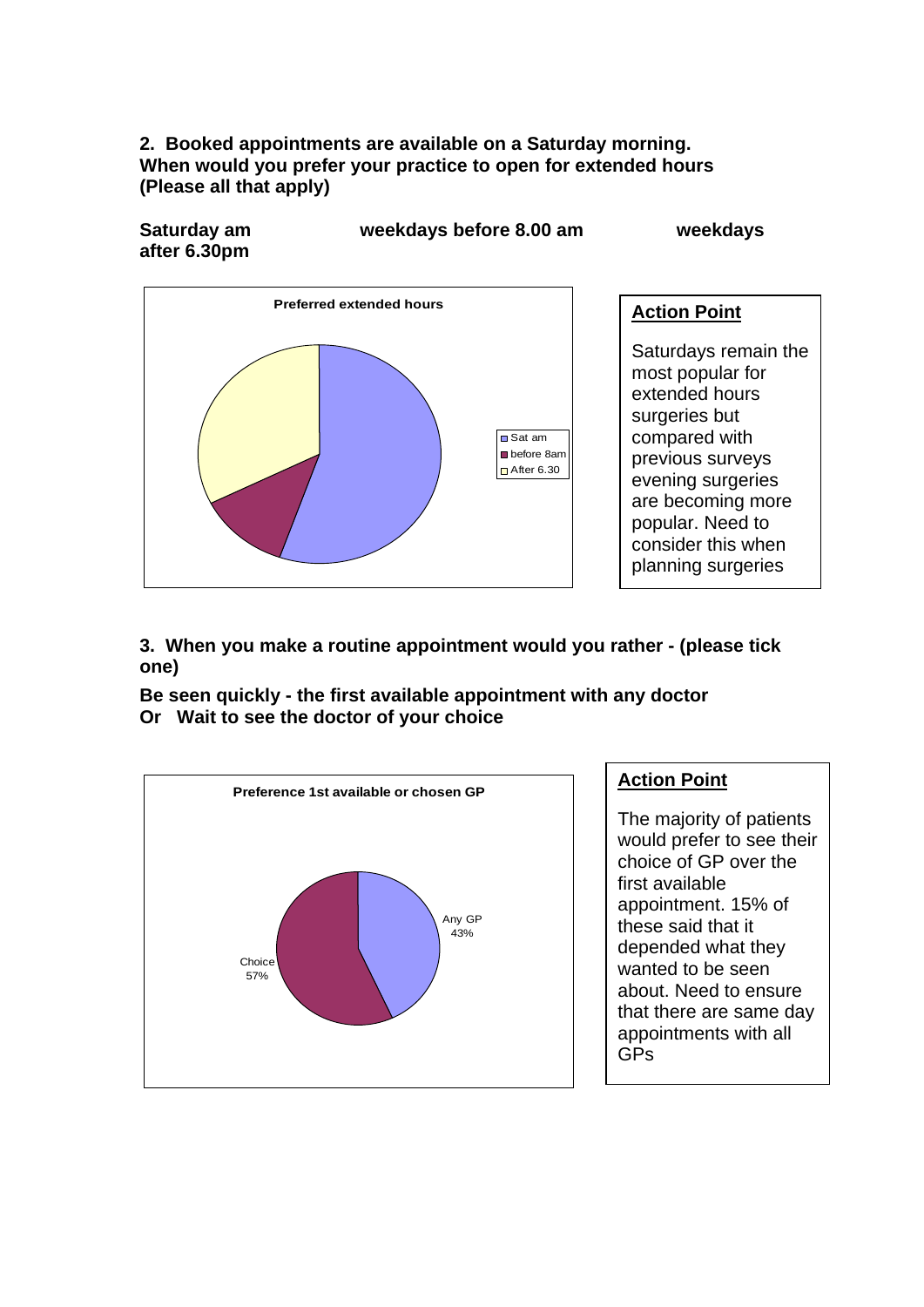

4. Do you prefer to - (please tick one) Book on the day or Book in advance

# **Action Point**

The majority of patients would prefer to book in advance but a sizeable proportion prefer to book on the day even for routine matters.

Need to consider the balance between same day and pre-bookable appointments

# **Results – communicating with patients and knowledge of services**

Patients who responded felt that the places they were most likely to read communications from the practice were on posters and by text Feedback in general on the texting service was very good reminding patients of appointments, clinics etc.

With increasing numbers of patients using the automatic arrivals screen option rather than queuing at the reception desk this is a new way of getting targeted messages to patients. It is possible to arrange for messages for specific groups for example all patients of a given age, all patients with a certain disease etc.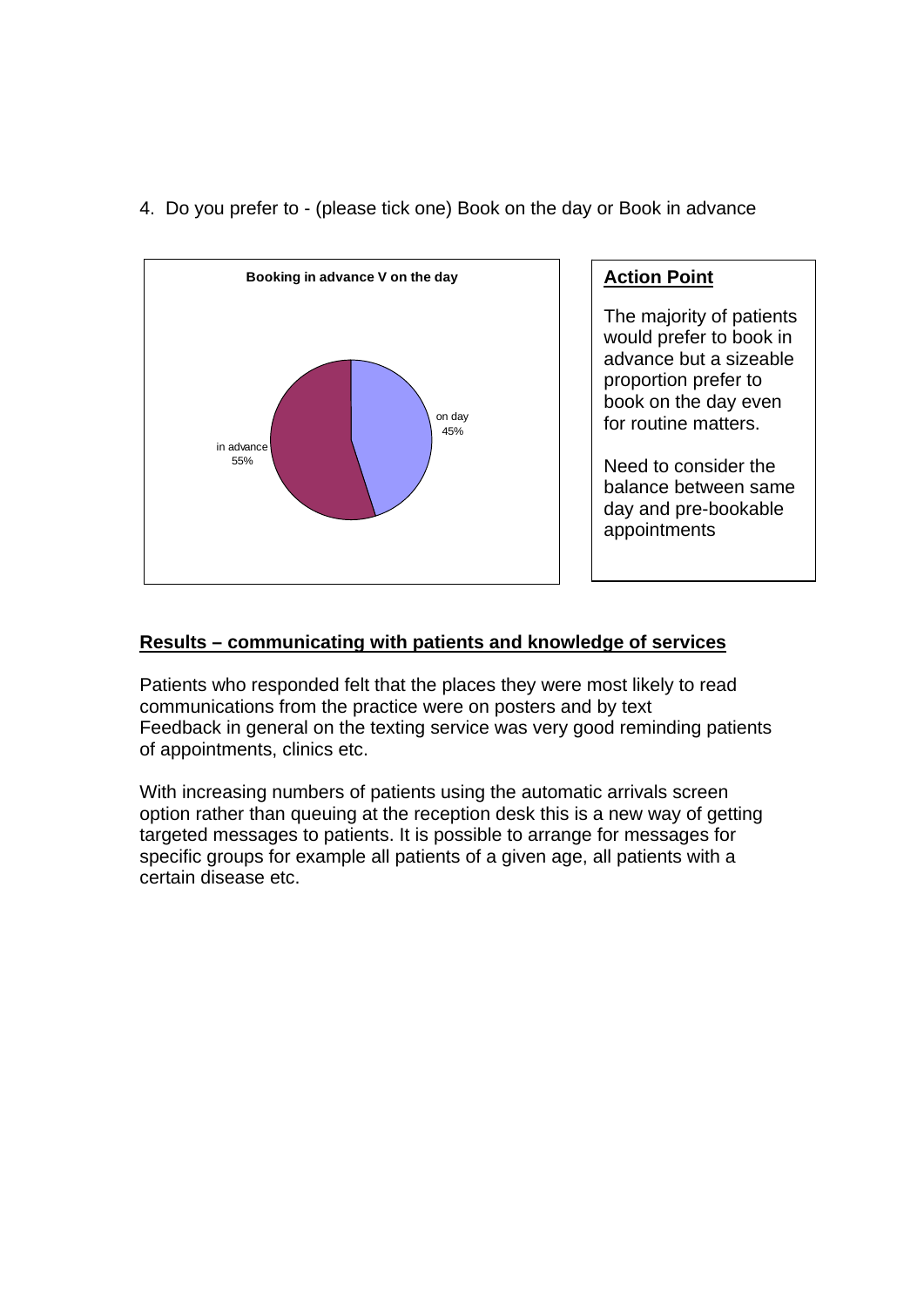### **Letting you know**

5. Where do you read messages from the practice? (Please tick all that apply) On posters on the surgery walls At the bottom of prescriptions On the automatic arrivals screen On the website By text None of the above



| <b>Sources of Information</b>                                    | 279<br>responses                   |                                        | <b>Action Poi</b>                                   |  |
|------------------------------------------------------------------|------------------------------------|----------------------------------------|-----------------------------------------------------|--|
| posters<br>text<br>arrivals screen<br>website<br>scripts<br>none | 240<br>109<br>81<br>55<br>51<br>50 | 86%<br>39%<br>29%<br>20%<br>18%<br>18% | Take the re<br>when plann<br>campaigns<br>communica |  |

# <u>nt</u>

sults into account ning health and ating with patients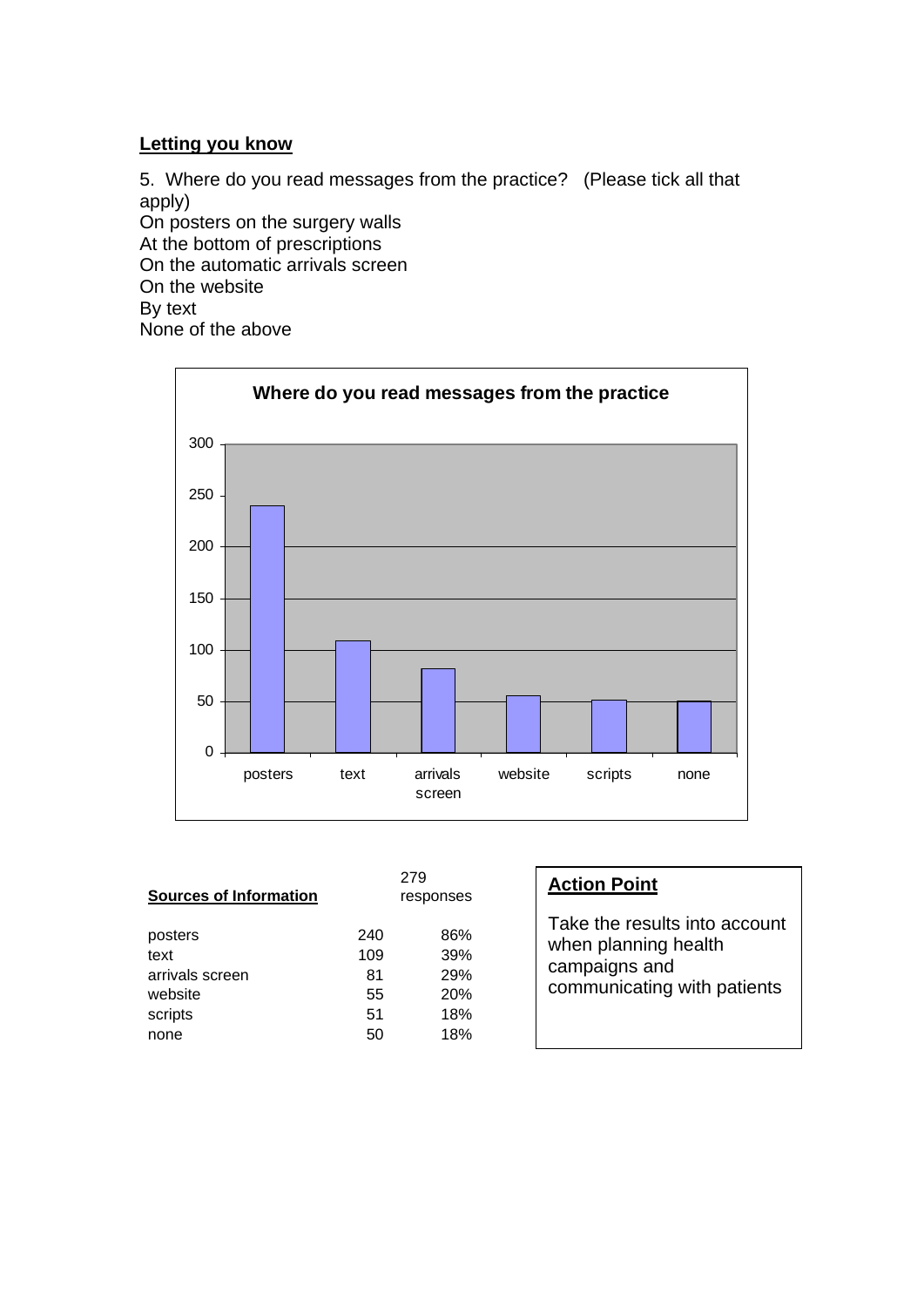6. Which of the following do you already know about? (Please tick all that apply) NEMS – the Out of Hours service NHS Direct The Walk in Centre Pharmacy First Practice Opening Hours NEMS clinics at Platform One and Parliament Street None of the above



| Which of these services do you know about? |     |                 |  |  |
|--------------------------------------------|-----|-----------------|--|--|
| <b>WIC</b>                                 | 223 | - 84%           |  |  |
| <b>NHSD</b>                                |     | 209 75%         |  |  |
| Practice opening hours                     |     | 117 42%         |  |  |
| <b>Pharmacy First</b>                      | 69  | 25%             |  |  |
| None                                       |     | $31 \quad 11\%$ |  |  |
| <b>NEMS OOH</b>                            | 27  | 10%             |  |  |
| <b>NEMS</b> clinics                        | 15  | 5%              |  |  |

# **Action Point**

Taking into account the sources of information people use to find out about services to promote the use of the most appropriate service for the patient's problem.

Improve patient education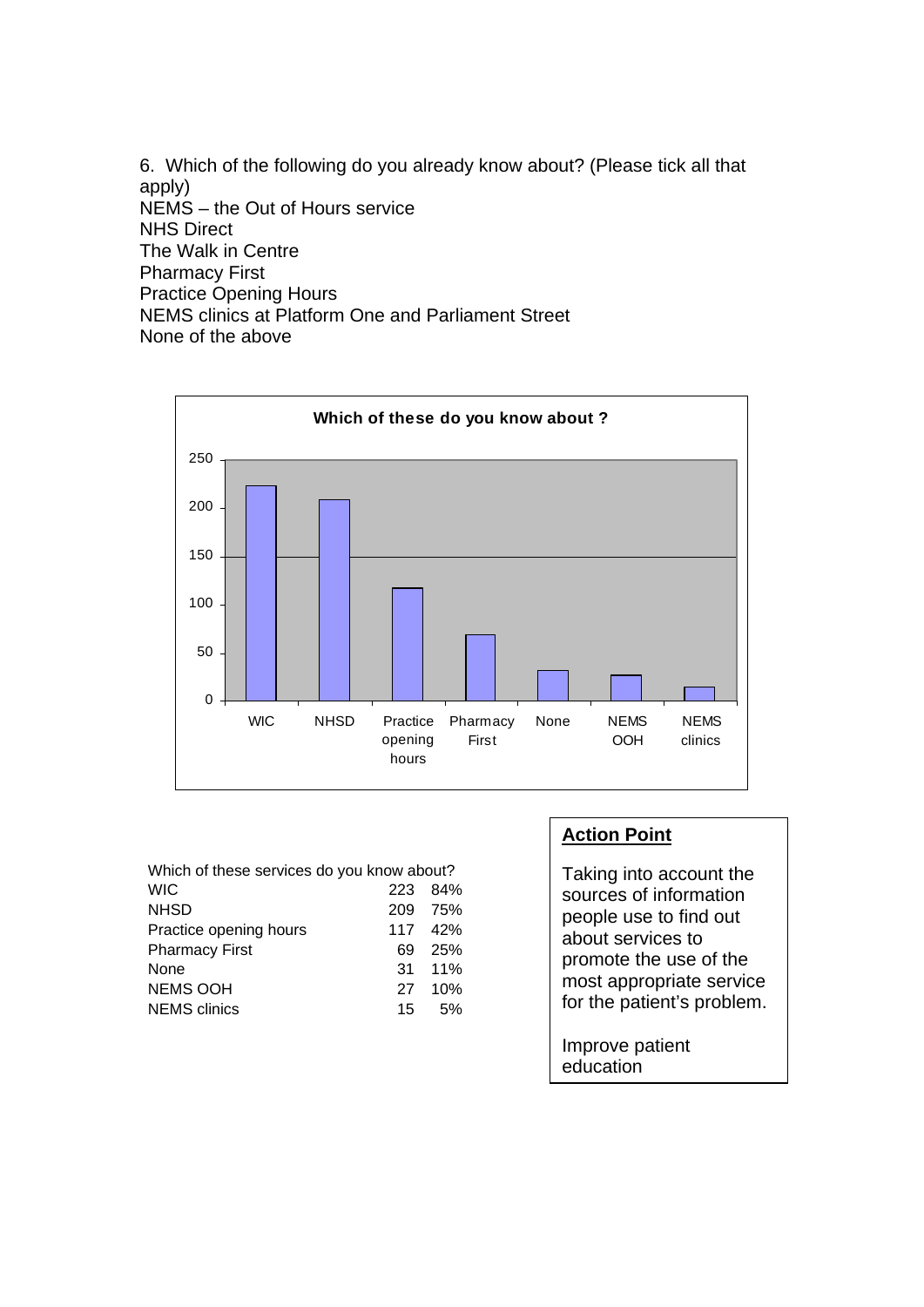### **These were the comments and ideas written on page 2 of the survey**

#### **Feedback from the patient written survey**

#### **How can we make your GP practice better?**

#### **Compliments**

Very nice I like most doctors I have seen

It is all okay thanks

As it is (I am retired)

It is fine as it is I have no problems

I think that the GP is ok as it is they do their best to see you on time and they are all nice GPs that I see

For me the practice is fine. I don't usually have any problems getting an appointment, help or advice when needed

Excellent service already

Very happy

Everything is okay now that they have extended the doctors and it's a lot better now there are more doctors working here.

On the plus side friendly with great staff and doctors and the surgery is bright and welcoming. We came to this surgery as we were unhappy with out last one. We are really happy with FMC

I would say that my GP practice are doing well, I don't see any things to be altered Quite happy

I used to be a patient at this practice 10 years ago. I have only just moved back to Nottingham and have joined the surgery again.

It is a very clean and friendly environment. I haven't got anything bad to say up to now! **Happy** 

I think it is better and patient friendly

No any comments sorry I haven't got any ideas.

No need to change anything at this surgery

Very rare I attend 9 years since the last time off work

FMC have been very helpful to me and my family no complaints at all I find the place very clean and tidy and now very bright and airy since the waiting room has been changed and find the doctors very good

So far I have not found anything wrong with the practice or doctors please so far Have no complaints so far from when I changed from my previous doctor who took all his time to look up from his paper. Felt he would have preferred his Indian clients, I felt very uncomfortable! But here they are genuinely concerned no matter how bust they are – Very

satisfied client keep up the good work. I have always been really impressed with this practice and always been able to get an appointment when I needed one, even a same day one.

I am grateful for the text service that reminds me of my appointments. Thank you I think you are brilliant and can't think of anything you could do better.

I have no problems with the GP practice; I was seen immediately with an emergency and have routine appointments. All the doctors are very nice and thorough

#### **Appointments**

Did not know that you could make an appointment on the same day

Try to let people get appointments when they need one. Sometimes it is so hard Make an appointment on the day I ring up

By getting an appointment quicker

Don't make it so tough to book an appointment or to see a doctor

To get appointments quicker flexibility of both fixed and late appointments

When a doctor says see me in 3 or 4 weeks you expect to make an appointment, then the receptionist tells you there's no appointment and you have to wait 5 weeks. The doctors should be able to make the appointment on his/.her computer before you leave them.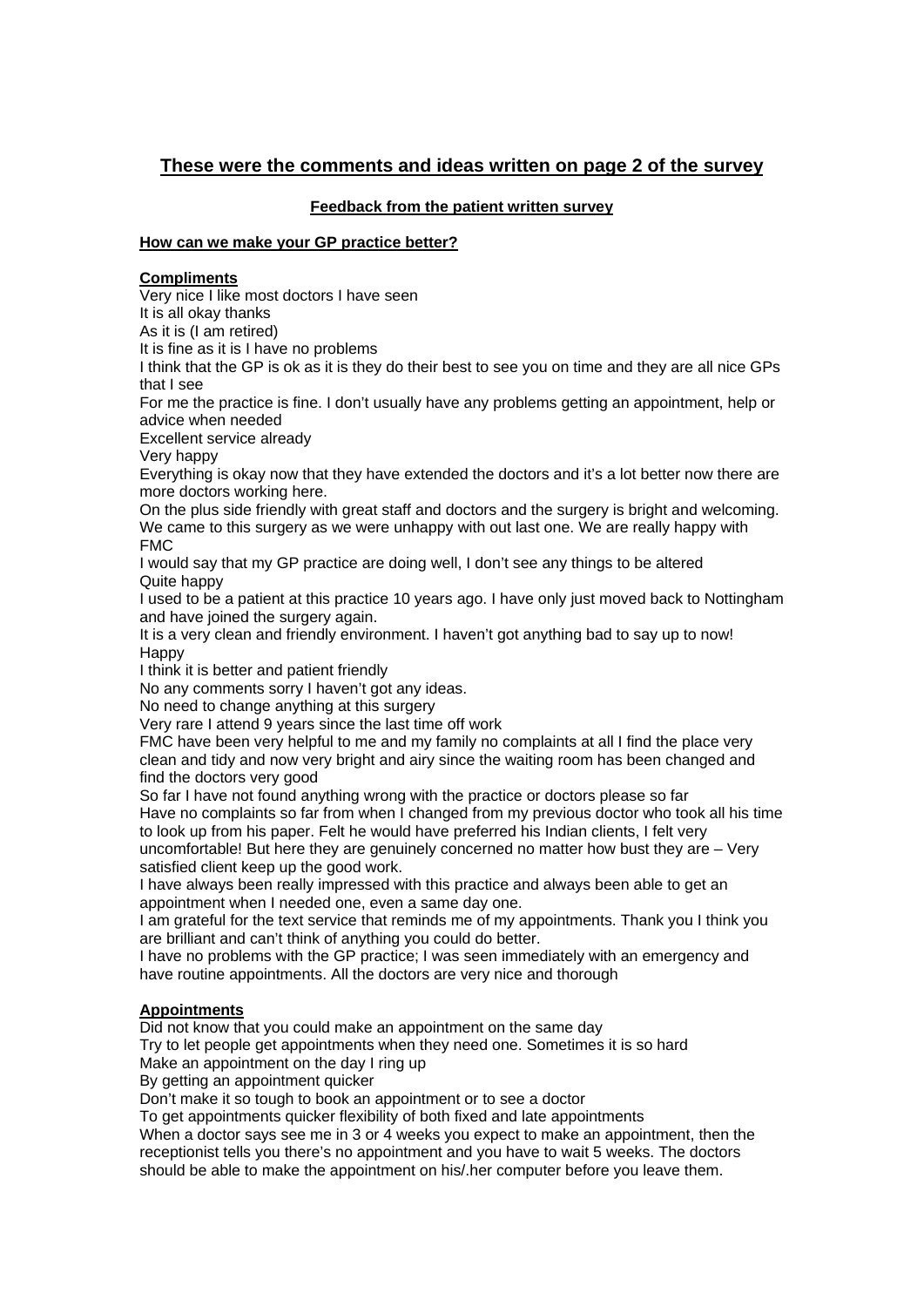It does seem to of got worse over the last year for making appointments with your favoured doctor as I have used the surgery more recently

By making appointment for the same day you ring for one

Earlier routine appointments

Late routine appointments

Shorter waiting times for an appointment

Less waiting time for an appointment

I think the system that you have at the moment is good e.g., if you need to see a doctor you can come and wait and see any also you can book to see he doctor of your choice Try and make the waiting time for appointments shorter

I would be better if we didn't have to wait so long to be able to get an appointment More emergency appointments available each day

It sometimes could be easier if advice could be given over the phone for none urgent appointments

Not having to wait 2+ weeks for an appointment with my favoured GP that could lead to health getting worse while you wait and have it on your mind all day every day

Not having to wait for so long for the phones to be answered

To book in advance more easily

You should be able to book in advance

I just want to know about when we make any emergency appointments why it takes longer. It is sometimes difficult to get through on the phone

Be seen quicker and not have to wait a week for an appointment with my GP

#### **Opening Hours**

Later opening hours Open Saturdays I think the surgery should be open 24 hours sickness has no boundaries Extend appointment hours other wise happy with the service Longer opening hours I think the doctor's surgery should be open earlier in the morning Open weekends

#### **Waiting times to see a GP after arrival or to see a specific GP**

The ability to be seen quickly is paramount due to the fact that in most cases illness can not be predicted 2 weeks in advance

However seeing a doctor who is familiar with your case history and you feel comfortable with is also very important

If my appointment is at 5pm for example I would like to be seen at least 5 minutes after not 20-25 minutes waiting time

Less waiting time for an appointment have had to wait up to 45 minutes to see doctor Less waiting time to see the doctor of your choice

It would be nice to see the same doctor all the time

Waiting times have been terrible today again waiting time estimates at 37 minutes each visit but one. I have waited over 20 minutes and when you're suffering anxiety already so difficult Going in on the time you're booked would be great

Should be on time when I have booked an appointment I am waiting much longer they should be on time.

More female doctors

Service usually good but sometimes there is a long delay to see certain doctors

It would be nice to see the doctor you know on a regular basis however I realize this is not always possible

Having more doctors, the waiting time is stupid, what happened to this patient's charter Ooh I get it, couldn't stick to it so decided to take it off the wall.

Appointment times to be kept

Every time I try and book an appointment with my own GP I am given a waiting time of approx 2 weeks. If I need to see my own GP what is the point of a 2 week wait? Or I need to see a doctor I need to see one within 3-4 days. Other doctors are OK but you have to explain your medical history over and over again and they don't see the full picture. If a GP has an over subscribed number of patients then the patients need to be redistributed to a new doctor. What is the point of being given a GP if you never get to see him or her?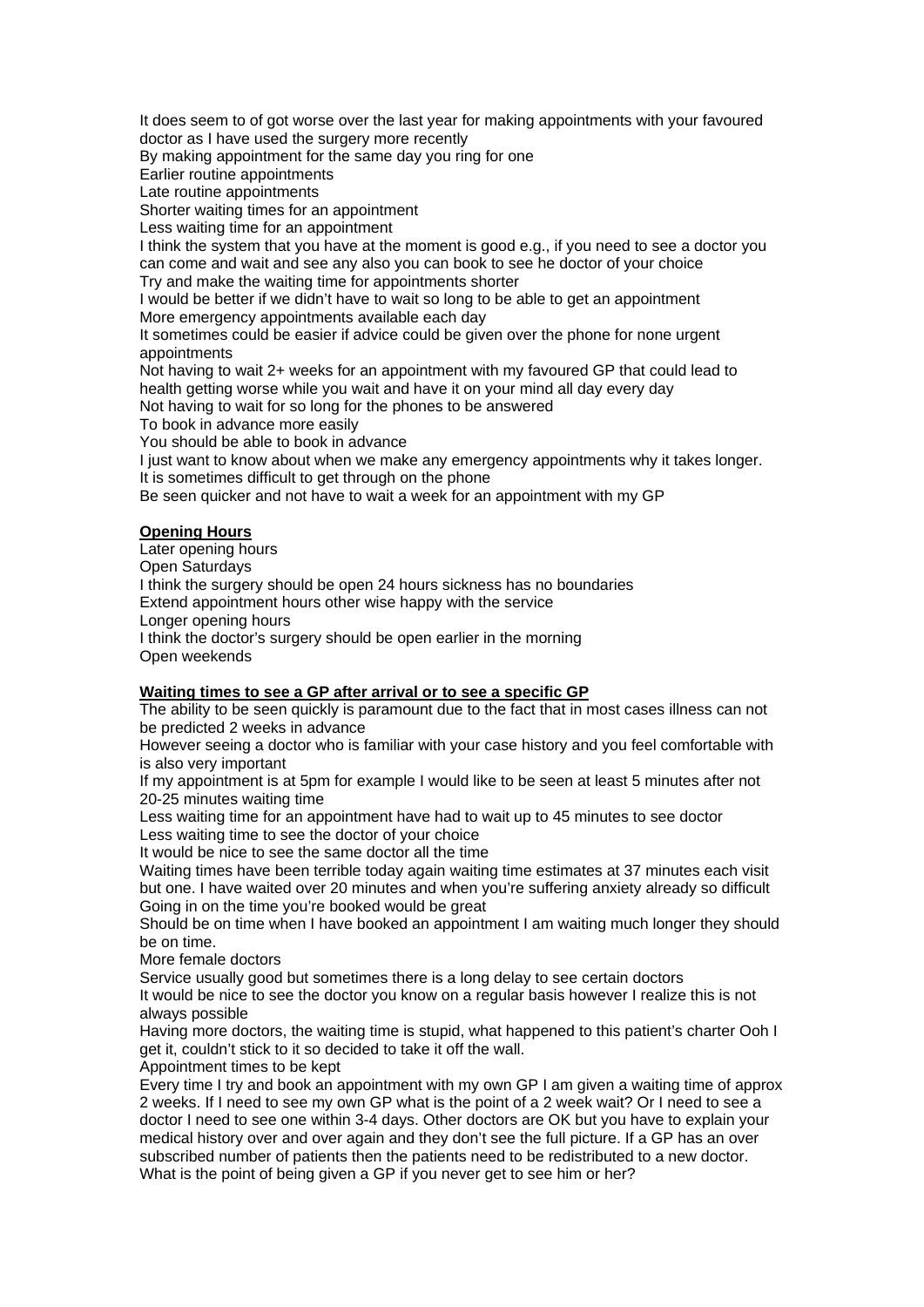Long delays when you get your appointment sometimes waiting nearly an hour

#### **The Receptionist**

I think the receptionists are really friendly

Some receptionists can be bristly – it would be great if they would understand a friendly face is much more approachable – most of the staff are lovely, friendly and helpful long may it continue

The reception team is really helpful

I would just like to say thank you to the reception staff for doing a difficult job

#### **Doctors**

Don't dismiss me so easily on seeing the GP. It can seem like there's a 'get rid of attitude' if an immediate solution can not be found.

Read hospital letters more thoroughly and act on them don't wait for me to tell you what needs to be done.

Act quicker in taking blood/I waited over a year 4 doctors and diagnosis went unknown until one doctor finally took blood

Make more available appointments with the decent doctors

#### **The nurses**

The nurses used to ring back on the day you called for test results now it can take days Make nurses more available to do minor treatments

It would be slightly easier if I could get blood test results when you call. I waited 2 days to get the results

A nurse available on a Friday afternoon would be helpful

The nurse I saw was lovely and the doctor was great too Nurses and doctors are really friendly and helpful

#### **The environment**

Everything all fine don't like new waiting room too clinical the old one was more homely and friendly

Extend the GP for me is small sitting area (waiting room)

By using people and not machines to book you in when you arrive for your appointments Ensure that the touch screen is working properly as I sat waiting over 30 minutes then discovered it hadn't checked me in

Please do not change the phone system to automated

More staff on the front

More ventilation in the waiting room

Water machine (x3)

Easier parking

Clock in the waiting room

By phone, comments to improve if you had a suggestion box

Are there baby changing facilities I can not see a sign

Why not put automated arrivals before the reception desk to encourage people

Different layout for the baby clinic – the surgery gets far too busy on these days.

Ensuring that signage to visiting doctors offices are clear. If it is a doctor who is new or visiting it is sometimes hard to find what office they are in. – other than that the medical centre is very good

#### **Other ideas**

Some patients never see the doctor so please arrange for those patients who have lots of problems to take top priority, to see them regularly sand discuss them in the team and discuss in a month or so.

More in depth health check. For over a year I was complaining of dizzy spells and after numerous visits to the practice one of the doctors decided to check my ears and found I had a deep inner ear infection.

Family slots where you and another family member can be seen at the same time instead of having to wait between appointments on the same day which is very boring for the children